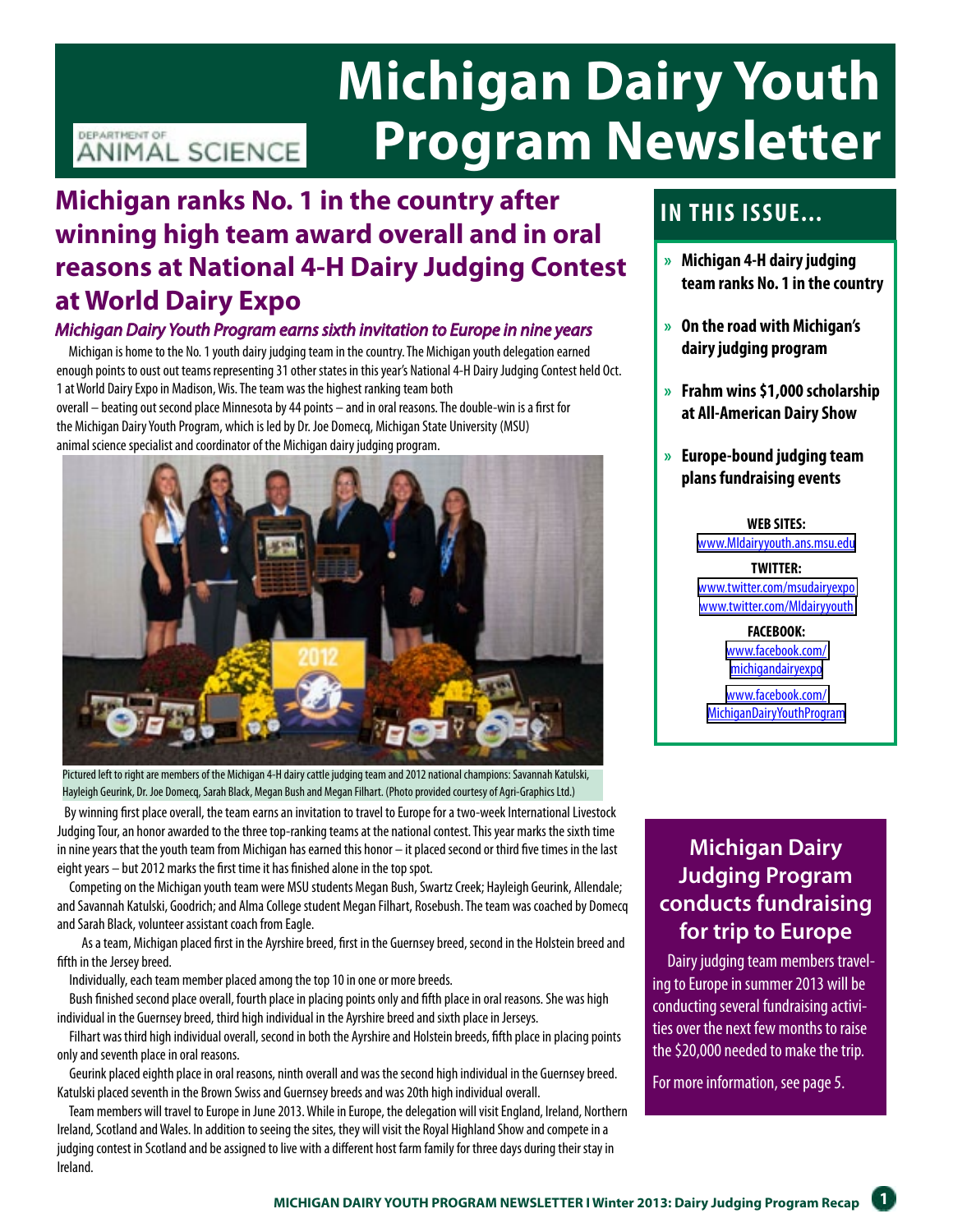# **Michigan's dairy judging program Michigan's dairy judging program**

#### **44th annual All-American Invitational T.J. FR**

#### **Katelyn Horning**

- **» High individual, Ayrshire breed; Harrisburg**
- **» 5th high individual, oral reasons; Louisville**
- **» 6th high individual, Ayrshire breed; Madison**
- **» 8th high individual, Ayrshire breed; Louisville**
- 
- **» 16th high individual, Guernsey breed; Madison**
- **» 19th high individual, Milking Shorthorn; Madison**
- **» 20th high individual, overall; Louisville**
- 
- **Sarah Michalek**

**» 7th high individual, Brown Swiss breed; Madison**

**» 9th high individual, Guernsey breed; Louisville » 11th high individual, Guernsey breed; Madison**

- 
- **» 14th high individual, Jersey breed; Harrisburg » 12th high individual, Brown Swiss breed; Harrisburg » 11th high individual, Jersey breed; Madison » 12th high individual, oral reasons, Madison**
- **» 14th high individual, Ayrshire breed; Madison**
- **» 16th high individual, overall; Louisville**
- **» 16th high individual, Holstein breed; Harrisburg**

#### **cassie parks**

- **» 13th high individual, Brown Swiss breed; Louisville**
- **» 18th high individual, Milking Shorthorn; Madison**

#### **J.W. Hart**

- **» 6th high individual, Guernsey breed; Louisville**
- **» 18th high individual, Brown Swiss breed; Madison**

 The 2012 Michigan State University (MSU) collegiate team members were: agribusiness junior Jon Woodrow (J.W.) Hart, North Adams; animal science junior Katelyn Horning, Manchester; agribusiness management junior Sarah Michalek, Deckerville; and animal science senior Cassie Parks, Clinton.

 The team competed in three competitions: the 44th annual All-American Invitational Youth Dairy Judging Contest, Harrisburg, Pa.; the 92nd annual World Dairy Expo Dairy Cattle Judging Contest, Madison, Wis.; and the 39th annual North American International Livestock Exhibition (NAILE), Louisville, Ky.

## **Collegiate Division**

 Pictured left to right are: J.W. Hart, Katelyn Horning, Sarah Michalek, Cassie Parks, Sarah Black and Dr. Joe Domecq. (Photo provided courtesy of Agri-Graphics Ltd.)

#### **HARRISBURG** *(18 teams competed)*

- **» 6th high team, Holstein breed**
- **» 6th high team, Jersey breed**
- **» 8th high team, Ayrshire breed**
- **» 8th high team, oral reasons**
- **» 13th high team, overall**
- **MADISON** *(19 teams competed)*
- **» 4th high team, Brown Swiss breed**
- **» 8th high team, Guernsey breed**
- **» 8th high team, oral reasons**
- **» 11th high team, Milking Shorthorn**
- **» 13th high team, overall**

#### **LOUISVILLE** *(20 teams competed)*

- **» 2nd high team, Guernsey breed**
- **» 5th high team, oral reasons**
- **» 7th high team, overall**
- **» 8th high team, Ayrshire breed**



#### **Team Placings**





 Pictured left to right are: Dr. Joe Domecq, T.J. Frahm (Saginaw Co.), Kelly Raterink (Ottawa Co.), Anna Musolf (Ingham Co.) and Lucas Moser (Ingham Co.). (Photo provided courtesy of Dr. Joe Domecq)

- **Youth Dairy Judging Contest**
- **Harrisburg, Pa. (12 teams competed)**

#### **Team placings**

- **» 3rd high team, Brown Swiss breed**
- **» 4th high team, Guernsey breed**
- **» 5th high team, Ayrshire breed**
- **» 6th high team, overall**
- **» 8th high team, oral reasons**
- **» 9th high team, Jersey breed**
- 

**» High individual, Guernsey breed » 2nd high individual, Ayrshire breed » 10th high individual, oral reasons » 15th high individual, overall Lucas moser**

**» 10th high individual, Brown Swiss breed » 10th high individual, Guernsey breed » 11th high individual, Holstein breed » 19th high individual, overall**

**Kelly Raterink » 8th high individual, Ayrshire breed » 15th high individual, Brown Swiss breed » 23rd high individual, overall**

### **Anna Musolf**

**» 17th high individual, Guernsey breed**



 Pictured left to right are members of the Michigan 4-H dairy cattle judging team and 2012 national champions: Savannah Katulski (Genesee Co.), Hayleigh Geurink (Ottawa Co.), Dr. Joe Domecq, Sarah Black, Megan Bush (Genesee Co.) and Megan Filhart (Isabella Co.). (Photo provided courtesy of Agri-Graphics Ltd.)

#### **National 4-H Dairy Cattle Judging Contest**

#### **Madison, Wis. (31 teams competed)**

#### **Team placings**

- **» High team, overall**
- **» High team, oral reasons**
- **» High team, Ayrshire breed**
- **» High team, Guernsey breed**
- **» 2nd high team, Holstein breed**
- **» 5th high team, Jersey breed**

#### **megan bush**

**» High individual, Guernsey breed » 2nd high individual, overall » 3rd high individual, Ayrshire breed » 4th high individual, placing points » 5th high individual, oral reasons » 6th high individual, Jersey breed Hayleigh Geurink**

#### **megan filhart**

- **» 2nd high individual, Ayrshire breed**
- **» 2nd high individual, Holstein breed**
- **» 3rd high individual, overall**
- **» 5th high individual, placing points**
- **» 7th high individual, oral reasons**

**» 2nd high individual, Guernsey breed » 8th high individual, oral reasons » 9th high individual, overall Savannah Katulski**

**» 7th high individual, Brown Swiss breed » 7th high individual, Guernsey breed » 20th high individual, overall**



 Pictured left to right are: Dr. Joe Domecq, Jay Luoma (Calhoun Co.), Kelvin Webster (Clinton Co.), Kayle Jakus (Clinton Co.) and Natalie Horning (Washtenaw Co.). (Photo provided courtesy of Dr. Joe Domecq)

#### **39th annual North American International Livestock Exhibition (NAILE)**

#### **Louisville, Ky. (12 teams competed)**

#### **Team placings**

- **» 4th high team, Ayrshire breed**
- **» 7th high team, oral reasons**
- **» 10th high team, overall**

**Jay Luoma**



*The Michigan dairy judging program appreciates the support of its sponsors: ABS Global, Inc.; NorthStar Cooperative; the Michigan Holstein Association; the Michigan District 1 and District 6 Holstein Associations; the Michigan Jersey Cattle Club; the United Dairy Industry of Michigan; the Michigan Milk Producers Association and the Michigan Dairy Memorial Foundation. Thank you for your support.*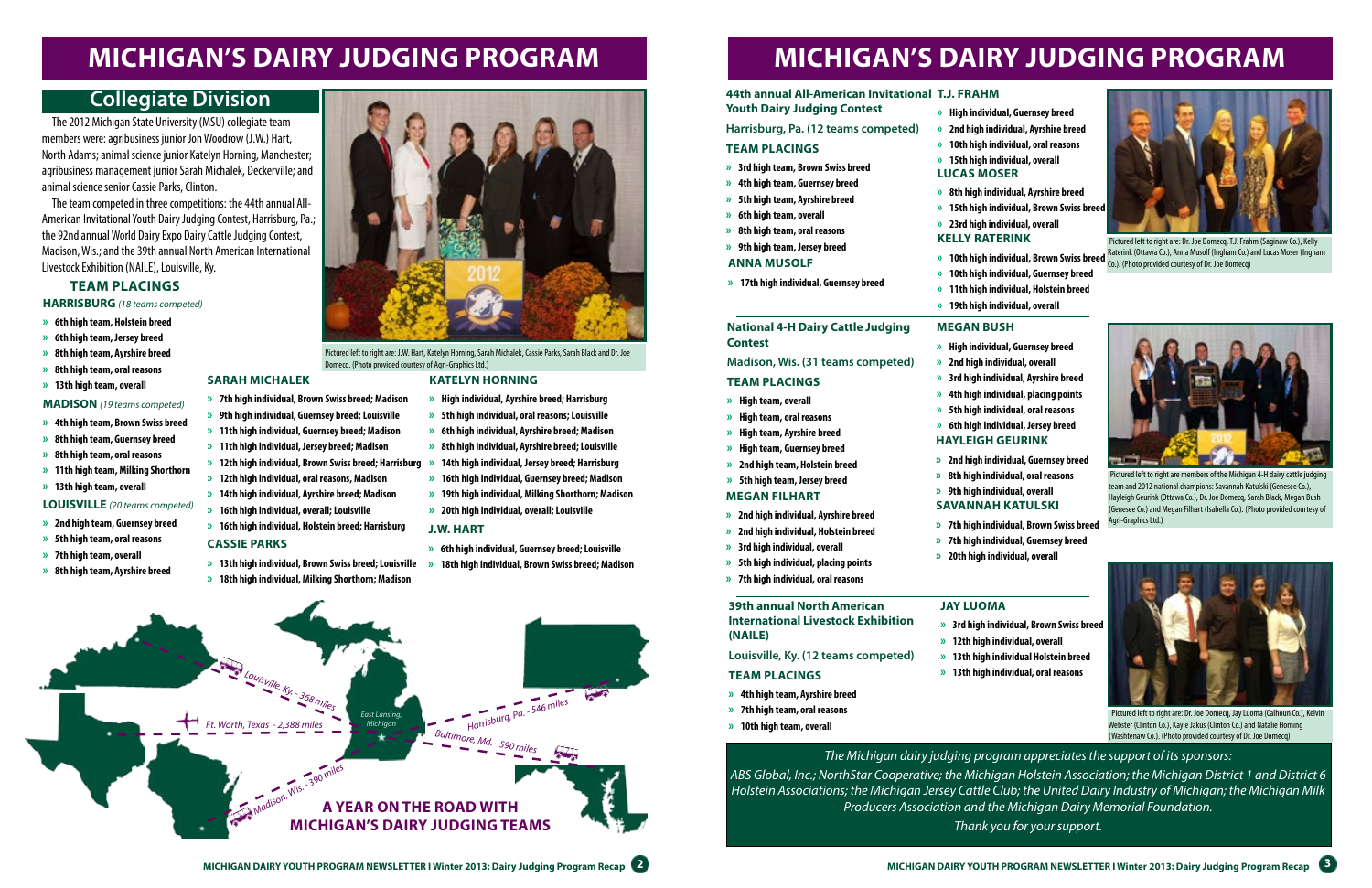# **Frahm is high individual in the Junior Dairy Management Contest at All-American Dairy Show in Harrisburg, wins \$1,000 scholarship**

Dave Smith (left), secretary of the Pennsylvania Dairymen's Association, presented a \$1,000 scholarship to T.J. Frahm (right), Frankenmuth, as the award for earning the high individual ranking in the Junior Dairy Management Contest at the 2012 All-American Dairy Show in Harrisburg in Sept. (Photo provided courtesy of the All-American Dairy Show)

 Timothy J. Frahm, of Frankenmuth (Saginaw Co.), was the high individual in the 26th annual Junior Dairy Management Contest held in Sept. at the 2012 All-American Dairy Show in Harrisburg.

 "It's an honor to win," Frahm said. He is a freshman at Michigan State University (MSU) and was a member of the Michigan youth dairy judging team who also competed at the All-American Dairy Show.

 The dairy management contest is a practical, hands-on competition that tests contestants' knowledge about a variety of dairy management-related topics. Participants competed in six classes, including dairy cattle selection, dairy linear type, feed identification and management, nutrient management, dairy tools and equipment, Dairy Herd Improvement records and dairy business management. They evaluated cows to identify the most profitable ones before then determining how best to feed them, keep them healthy and measure their performance.

 "This contest is a training ground for young dairymen," said Carl Brown, one of the event organizers. "It provides an exercise in the width and breadth of dairy management."

 The Pennsylvania Dairymen's Association sponsored the \$1,000 scholarship for the high ranking individual.

*(Portions of the above report were provided by the All-American Dairy Show)*



Pictured left to right are: Adam Guernsey, Allison Oesch, Malissa Reed, Britney Zondlak, Sarah Black and Dr. Joe Domecq. (Photo provided courtesy of Agri-Graphics Ltd.)

 Four second-year MSU Institute of Agricultural Technology dairy production management program students competed in the 2012 International Postsecondary Dairy Judging Contest held during World Dairy Expo in Madison, Wis., and the 39th annual North American International Livestock Exhibition (NAILE) in Louisville, Ky.

 Team members were: sophomores Adam Guernsey, Ionia; Allison Oesch, Alto; Malissa Reed, Owosso; and Britney Zondlak, Byron Center.

## **Ag Tech Division**

**Adam Guernsey**

**» 7th high individual, Ayrshire breed; Louisville » 9th high individual, Holstein breed; Louisville » 10th high individual, overall; Louisville**

**Allison Oesch**

**» 6th high individual, Jersey breed; Madison**



#### **Malissa Reed**

- **» 6th high individual, Brown Swiss breed; Louisville » 3rd high individual, Milking Shorthorn breed; Madison**
	- **» 4th high individual, Ayrshire breed; Louisville**
	- **» 5th high individual, Ayrshire breed; Madison**
	- **» 8th high individual, overall; Madison**
	- **» 9th high individual, Guernsey breed; Louisville**
	- **» 9th high individual, overall; Louisville**



#### **Britney Zondlak**

- **» 1st place individual, Jersey breed; Louisville**
- **» 4th high individual, oral reasons; Louisville**
- **» 5th high individual, Red and White breed; Madison**
- **» 8th high individual, Ayrshire breed; Madison**
- **» 8th high individual, Brown Swiss breed; Madison**



#### **MADISON** *(12 teams competed)*

- **» High team, Ayrshire breed**
- **» 3rd high team, Jersey breed**
- **» 3rd high team, Red and White breed**
- **» 4th high team, overall**
- **» 5th high team, Brown Swiss breed**
- **» 5th high team, Milking Shorthorn**
- 



- **» 3rd high team, Holstein breed**
- **» 3rd high team, Jersey breed**
- **» 3rd high team, overall**
- **» 4th high team, Brown Swiss breed**
- **» 4th high team, Guernsey breed**
- **» 5th high team, oral reasons**

### **Team Placings**

# **Michigan's dairy judging program**

 **Left:** Traveling with the dairy judging team provides students with opportunities to visit major dairy industry sites, such as the Hoard's Dairyman farm in Fort Atkinson, Wis.

 **Right:** Hours and hours of preparation are put to the test: Ag Tech team members compete on the colored shavings at World Dairy Expo in

Madison, Wis.

animals only need to advise upon drop-off of the animal at the sale barn that its proceeds be designated to the Michigan youth dairy judging team.

# **Michigan dairy youth organize fundraisers to earn \$20,000 to travel to Europe for International Livestock Judging Tour**

 Earning national championship honors at the National 4-H Dairy Judging Contest last October at World Dairy Expo was just the beginning of the life-changing experience for members of the Michigan youth dairy judging team. They are embarking on a new mission: raising money to travel to Europe this summer for the International Livestock Judging Tour.

 Winning the contest earned the Michigan team – Megan Bush, Swartz Creek; Megan Filhart, Rosebush; Hayleigh Geurink, Allendale; Savannah Katulski, Goodrich; and team coach Dr. Joe Domecq – an invitation to travel to Europe for two weeks in June 2013. While in Europe, the delegation will visit England, Ireland, Northern Ireland, Scotland and Wales. In addition to seeing the sites, they will visit the Royal Highland Show and compete in a judging contest in Scotland and be assigned to live with a different host farm family for three days during their stay in Ireland.

 Participating in the International Livestock Judging Tour to Europe will cost the team \$20,000. The amount covers airfare to and from Europe, transportation throughout Europe, lodging, entry to various events and activities, and some meals.

Students will have an opportunity to participate in a dairy judging contest at the Royal Highland Show in Scotland. Pictured here during the International Livestock Judging Tour in 2011 are (left to right): J.W. Hart, Levi Westendorp, Eric Sneller, Matthew Mann, Sarah Mowry, Katie Arndt, Emily Butcher, Sarah Michalek, Lauren Bush and Dr. Joe Domecq. (Photo provided courtesy of Dr. Joe Domecq)

Seeing the sites is one of the highlights of the International Livestock Judging Tour. Many times this may be the only opportunity someone may have to visit Europe. (Photos provided courtesy of Sarah Michalek)



The Royal Highland Show is an annual celebration of Scottish agriculture. The show attracts up to 5,000 head of livestock annually and draws more than 180,000 visitors each year.

**Michigan youth dairy judging team members will be holding two fundraising projects this winter.** • "Say cheese!" – purchase one of 10 packages of MSU cheese curds at the GLRDC on Feb. 7

contest also received an invitation to take part in the International Livestock Judging Tour. It was the sixth time in nine years that the Michigan youth dairy judging team earned an invitation to travel to Europe – it placed second or third five times in the last eight years – but 2012 marked the first time it finished No. 1. Team members will also be conducting a statewide fundraising project every Tuesday now through April in cooperation with the Rosebush Sale Barn, Inc., near Rosebush. Youth dairy judging team members will be contacting dairy producers throughout the state seeking donated bull calves and heifer calves. The donated animals will be sold through the Rosebush Sale Barn at its regularly scheduled Tuesday sale, and all proceeds

• Donate a bull calf, heifer calf or cull cow – every Tuesday now through April at the Rosebush Sale Barn, Inc.

 In addition to ongoing support provided by program donors and other moneyraising projects such as the MSU Spartan Spectacular Sale held each spring, the team members traveling to Europe will be conducting several fundraising activities this winter and spring to earn money for the trip. Most recently, Bush and Geurink headed the crew of 15 Michigan State University (MSU) students who helped feed, do related chores, milk, and night hawk (watch over the animals at night) during the "Holiday Harvest Sale" held in East Lansing in December. Each student volunteered time rang will be earmarked to go to the team's fundraising project. Producers can also donate the proceeds from the sale of a cull cow or another dairy animal marketed through the Rosebush Sale Barn. Team members will help dairy producers arrange transportation of their donated animals to the sale barn, or producers can deliver their own. Rosebush Sale Barn also has collection points in West Branch and Shipshewana, Ind. Those who are donating

ing from two hours to 20 hours over the four-day period; together, Bush and Geurink donated more than 50 hours of time. In return for working, the team received the profits from selling the milk produced by the sale animals.

 Coming up during the Great Lakes Regional Dairy Conference (GLRDC) in February, team members will hold a "Say cheese!" fundraising auction on Feb. 7 during the evening program. Attendees will have an opportunity to bid on one of 10 packages of cheese curds produced by the MSU Dairy Plant. The successful bidders will have their photographs taken with members of the national champion dairy judging team present at the conference.

 For more information about the fundraising projects designed to raise money for the trip or to donate an animal, contact Bush at bushmeg1@msu.edu or 810-597-9011; Filhart at filhart1me@alma.edu or 989-330-9128; Geurink at brownha3@msu.edu or 616-260-1777; Katulski at katulsk1@ msu.edu or 810-834-2952; or Domecq at domecqjo@msu. edu or 517-353-7855.

 In addition to the winning Michigan team, the teams who finished in second and third place overall at the national